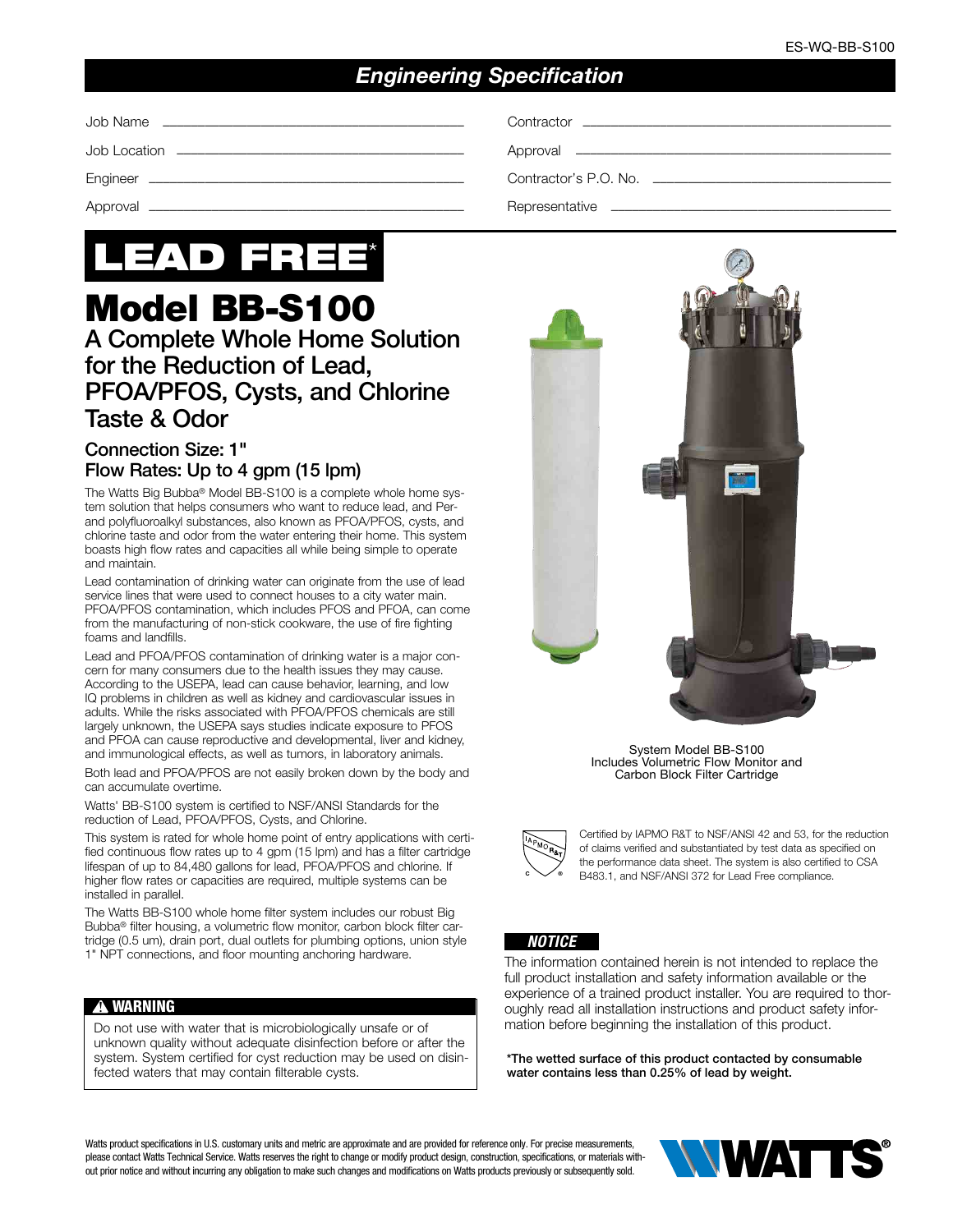## Features

- Certified to NSF/ANSI standards for the reduction of dissolved and particulate Lead, PFOA/PFOS, Cysts and Chlorine
- High capacity carbon block filter cartridge with 0.5 micron nominal particle size reduction and 84,480 gallon rated filter cartridge life span
- Volumetric flow monitor tracks water usage, counts down from full capacity to "0" gallons remaining, and alerts consumer when filter cartridge changes are due
- Volumetric flow monitor includes audible and visual alerts to indicate when filter cartridge changes are needed and low battery status
- System operates on 2 AA batteries and does not require a separate power supply
- Rated for whole home Point of Entry applications
- System includes Watts' robust Big Bubba filter housing made of glass reinforced polypropylene for trusted and dependable performance
- Union style plumbing connections with 1" NPT ports for fast installation and removal of plumbing
- Dual outlets to accommodate a multitude of plumbing configurations
- Single filter cartridge to replace for speed and ease of service
- Double O-ring style filter cartridge seal prevents unfiltered water bypass
- Filter cartridge only needs a quarter turn to lock into position
- Includes floor anchoring hardware and inlet water pressure gauge

## **Specifications**

A Watts Big Bubba® Model # BB-S100 whole home filter system shall be installed on the building's main water line just after it enters the building for the reduction of Lead, PFOA/PFOS, Cysts, and Chlorine taste and odor. The system shall be certified to NSF/ANSI standards for the reduction of Lead, PFOA/PFOS, Chlorine and Cysts and be certified to NSF/ANSI 372 for lead free compliance. The installation point shall be after any backflow prevention or pressure regulating valves. Other installation options are to install a system just before the point of use needing the protection of filtered water. The system shall be installed with a bypass valve to allow for the shut down and servicing of the system without interrupting the water supply to the building. The filter system shall be a replaceable single cartridge filter type. The filter housing shall be constructed of glass reinforced polypropylene, have 1" NPT PVC union plumbing connections, and a housing drain port. The filter housing shall have a removable lid for replacing the filter cartridge. The filter cartridge shall engage and secure into the filter housing with a 90 degree turn and shall have a double O-ring end seal to prevent bypassing of raw water around the filter cartridge. The filter cartridge shall be a carbon block with a 0.5 micron nominal particle reduction size filtration efficiency rating. The system shall include a battery operated volumetric flow monitor with LCD display to measure treated water volumes, display gallons remaining and alert the user when filter cartridge or battery changes are required with audible and visual alert status.

The filter system shall not require a separate power supply or water for backwashing. The feed water pressure must not exceed 125psi (861 kPa). Water temperature must not fall below 34°F or exceed 125°F at 80psi (1 - 52°C).

## Feed Water Requirements

Please review operating pressures, temperatures and water chemistry limitations to ensure compatibility.

|                                                       | Min/Max Water Pressure 25psi to 125psi /172 kPa to 861 kPa                                                                                                                        |
|-------------------------------------------------------|-----------------------------------------------------------------------------------------------------------------------------------------------------------------------------------|
|                                                       | Min/Max Water Temperature 34 to 125°F / 1 to 52°C (125°F / 52°C<br>at 80psi maximum pressure)                                                                                     |
| Free Chlorine (maximum). $\ldots$ . 2.0 mg/L          |                                                                                                                                                                                   |
| Iron (maximum) $\ldots \ldots \ldots \ldots$ 0.3 mg/L |                                                                                                                                                                                   |
| Manganese (maximum) 0.05 mg/L                         |                                                                                                                                                                                   |
| Oil and H2S. None Allowed                             |                                                                                                                                                                                   |
|                                                       | Turbidity/Sediment. Pre-filter inlet water with 5 micron sedi-<br>ment filter if sediment/turbidity pre-<br>vents BB-S100 filter cartridge from<br>achieving full volume capacity |
| <b>System Electrical</b>                              |                                                                                                                                                                                   |
|                                                       |                                                                                                                                                                                   |

Requirements . . . . . . . . . . . . 2 AA Alkaline Batteries

For all other guideline information please contact your Watts representative. Water that does not meet the above guidelines will require additional pre-treatment.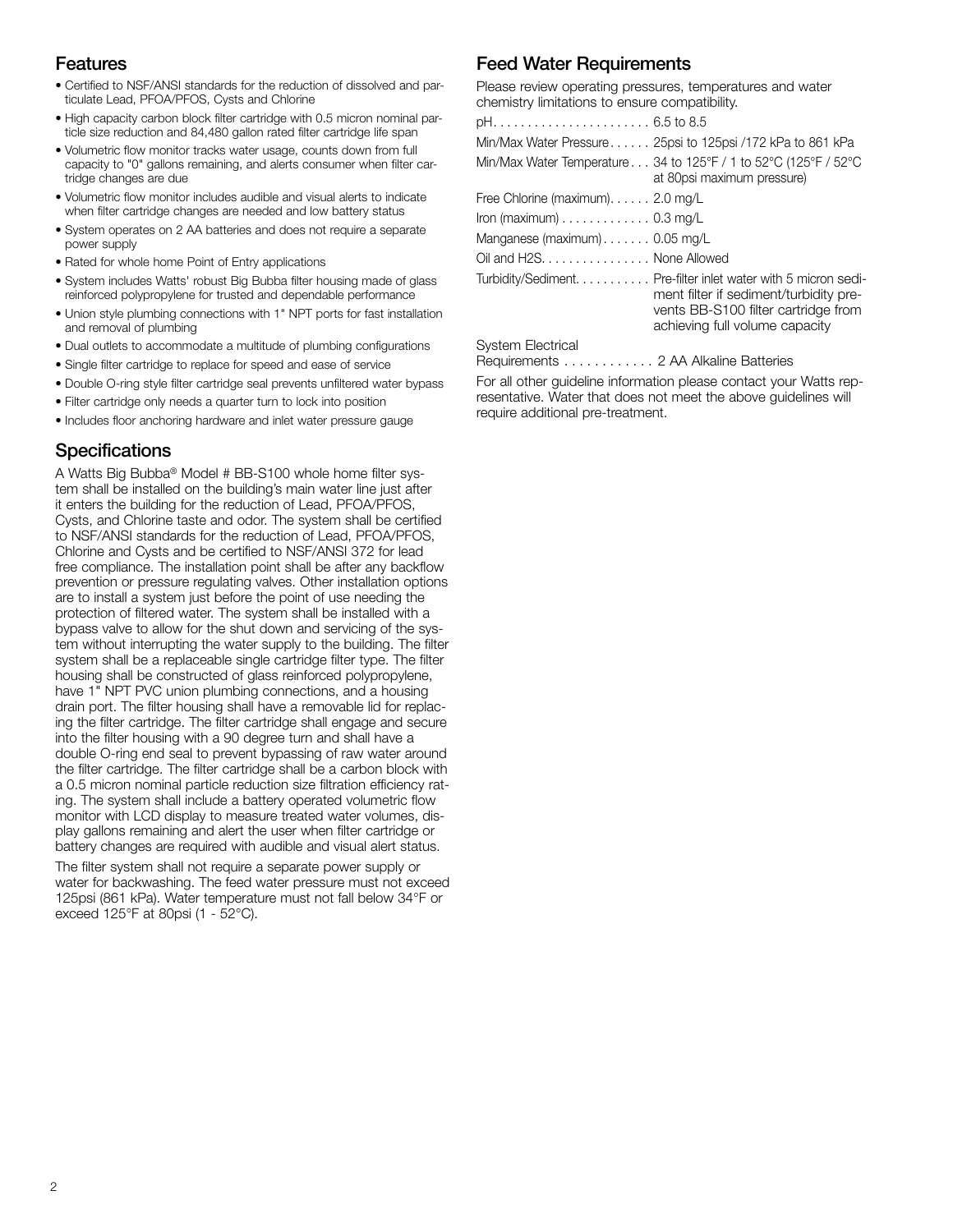## Dimensions - Weights



## Dimension — Weights

| MODEL NO.      |                       | <b>DIMENSIONS</b><br><b>SHIPPING WEIGHTS</b> |            |    |      |      |      |     |              | <b>OPERATING WEIGHT</b> |              |     |      |     |
|----------------|-----------------------|----------------------------------------------|------------|----|------|------|------|-----|--------------|-------------------------|--------------|-----|------|-----|
|                | $^{\sim}$             |                                              |            |    |      |      |      |     |              |                         |              |     |      |     |
|                | ın.                   | mm                                           | in.        | mm | in.  | mm   | in.  | mm  | IN.          | mm                      | lbs.         | kgs | lbs. | kgs |
| <b>BB-S100</b> | $\sim$ $\sim$<br>21.0 | 549                                          | 2 Q<br>v.v | 99 | 42.6 | 1082 | 14.2 | 361 | ר רר<br>22.J | 566.4                   | $\sim$<br>64 | 29  | 123  | 56  |

\*Allow 36" clearance above the top of the system for filter cartridge replacement. All dimensions are +/- 1" and are subject to change without notice.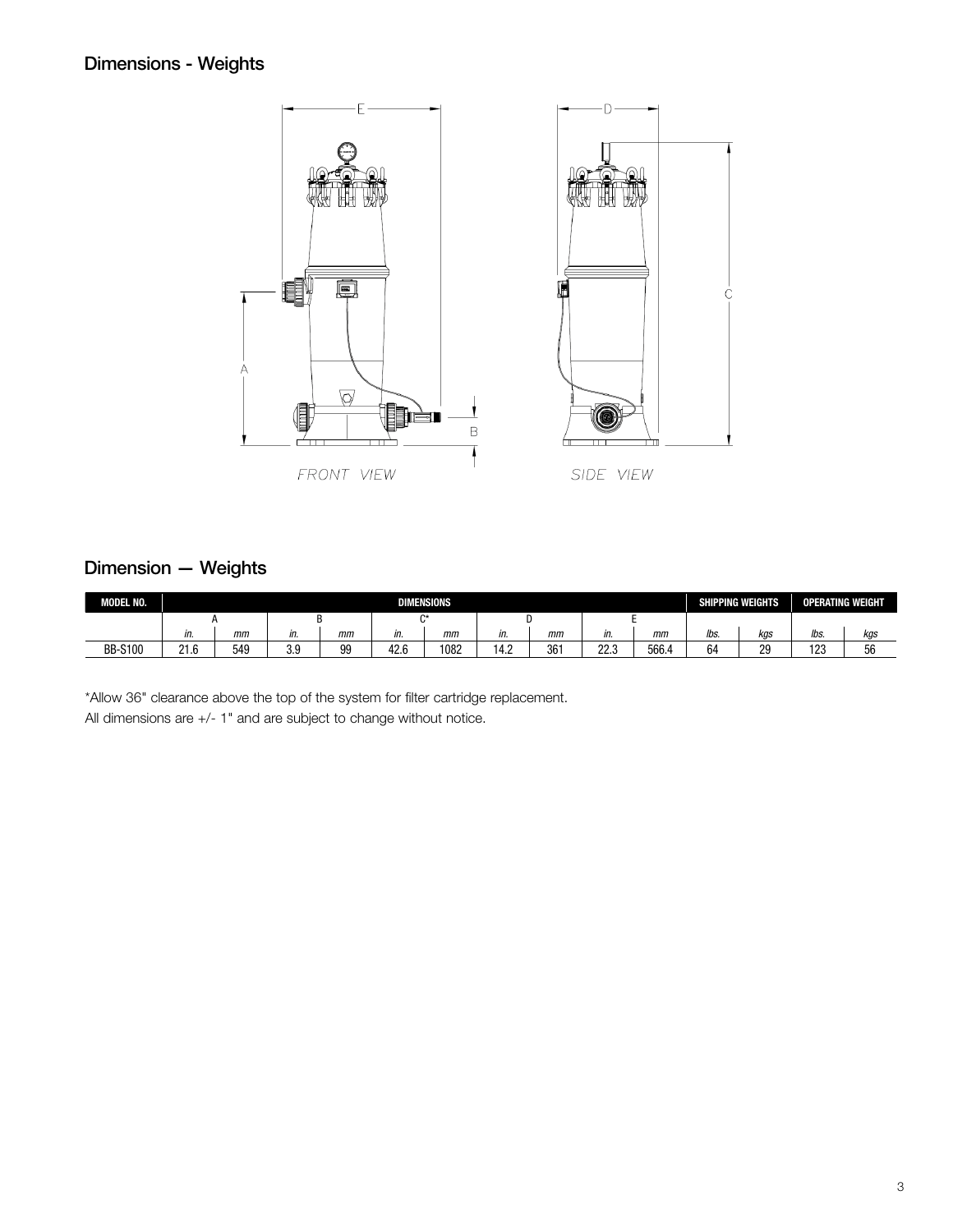## Performance Data Sheet

### Certified Substance Reduction

#### RECOMMENDED REPLACEMENT PARTS AND CHANGE INTERVAL:

Depending on incoming feed water conditions, replacement gallon capacity may vary.

#### **Description**

Big Bubba BB-S100 Complete Whole Home Solution for the Reduction of Lead, PFOA/PFOS, Cysts, and Chlorine Taste & Odor

### System Model/Part Number

BB-S100 / 7100976

#### **Capacity**

84,480 Gallons / 319,791 Liters

#### Replacement Filter Cartridge

Carbon Block Filter Cartridge for the Reduction of Lead, PFOA/PFOS, Cysts, and Chlorine Taste & Odor Model Number BB-C100 / Part Number 7100980

#### Minimum/Maximum Operating Water Temperature

34 to 125°F / 1 to 52°C (125°F / 52°C at 80psi maximum pressure)

#### Minimum/Maximum Water Pressure

25psi to 125psi /1.75 Kg/cm2 to 8.78 Kg/cm2

Rated Service Flow

4 GPM (15 LPM)

#### Pressure Drop of System at Rated Service Flow 10psig

BB-S100 system has been certified by IAPMO R&T against NSF/ ANSI 42 and 53 for the reduction of substances listed below. The concentration of the indicated substances in water entering the system was reduced to a concentration less than or equal to the permissible limit for water leaving the system, as specified in NSF/ ANSI 42 and 53. The system is certified to CSA B483.1 and NSF/ ANSI 372 for Lead Free compliance.

Treated water from system should be tested at regular intervals to ensure quality and safety at point of use.

#### Contact:

#### *USA*

**Watts** 815 Chestnut Street North Andover, MA 01845-6098 Phone: 978-689-6066 Fax: 978-975-8350 Watts.com

#### *Canada*

**Watts** 5435 North Service Road Burlington, ON L7L 5H7 Phone: 888-208-8927 Fax: 905-481-2316 Watts.ca

| <b>For Purchases Made In Iowa</b>                                                                                                                                                                                              |
|--------------------------------------------------------------------------------------------------------------------------------------------------------------------------------------------------------------------------------|
| Buyers Name: Name: Name: Name: Name: Name: Name: Name: Name: Name: Name: Name: Name: Name: Name: Name: Name: N                                                                                                                 |
|                                                                                                                                                                                                                                |
| Sellers Name: The Sellers of the Sellers Name:                                                                                                                                                                                 |
| Date and the contract of the contract of the contract of the contract of the contract of the contract of the contract of the contract of the contract of the contract of the contract of the contract of the contract of the c |
| The seller shall retain the signed PDS on file at the seller's place of<br>business for at least two years.                                                                                                                    |

| <b>AVERAGE INFLUENT</b><br><b>SUBSTANCE</b> |                              | <b>NSF/ANSI INFLUENT</b><br><b>CHALLENGE CONCENTRATION</b> | <b>PERCENT REDUCTION</b><br>REQUIREMENT/MAXIMUM<br><b>PERMISSIBLE PRODUCT</b><br><b>WATER CONCENTRATION</b> | <b>AVERAGE % REDUCTION @</b><br><b>FLOW RATE GPM (LPM)</b> | <b>PEAK FLOW &amp;</b><br>% REDUCTION<br>OF LEAD |
|---------------------------------------------|------------------------------|------------------------------------------------------------|-------------------------------------------------------------------------------------------------------------|------------------------------------------------------------|--------------------------------------------------|
| NSF/ANSI 42 - Aesthetic Effects             |                              |                                                            |                                                                                                             |                                                            |                                                  |
| Chlorine<br>$2.0 \text{ mg/L}$              |                              | 2.0 mg/L $\pm$ 10%                                         | $\geq 50\%$                                                                                                 | 97.90% @4 GPM (15 lpm)                                     | 7 GPM (26.4 lpm) @                               |
| NSF/ANSI 53 - Health Effects                |                              |                                                            |                                                                                                             |                                                            | 99.62% reduction                                 |
| 126.000/L<br>Cyst                           |                              | Minimum 50,000/L                                           | >99.95%                                                                                                     | 99.97% @4 GPM (15 lpm)                                     |                                                  |
| Lead pH 6.5<br>$0.15 \text{ mq/L} \pm 10\%$ |                              | $0.15 \text{ mq/L} \pm 10\%$                               | $0.005$ mg/L                                                                                                | 99.62% @4 GPM (15 lpm)                                     | $(*)$ >74,000 gallons                            |
| Lead pH 8.5                                 | $0.15 \text{ mq/L} \pm 10\%$ |                                                            | $0.005$ mg/L                                                                                                | 99.62%@4 GPM (15 lpm)                                      | at 8 GPM (280,090                                |
| <b>PFOA/PFOS</b>                            | .0015 mg/L $\pm$ 10%         | .0015 mg/L $\pm$ 10%                                       | $0.00007$ mg/L                                                                                              | 98.26% @4 GPM (15 lpm)                                     | Liters $@26.4$ lpm)                              |

Not all water will contain contaminants listed. Testing performed under standard laboratory conditions; actual performance may vary. Filter system usage must comply with all state and local laws. Filter system is only to be used with cold water. Do not use with water that is microbiologically unsafe or of unknown quality without adequate disinfection before or after the system. Systems certified for cyst reduction may be used on disinfected water that may contain filterable cysts. Flush new filter cartridge for 10 minutes to prepare it for use. Spent adsorption media shall not be regenerated and used.

## Non-Certified Substance Reduction\*

| <b>SUBSTANCE</b> | <b>AVERAGE INFLUENT</b><br>CONCENTRATION | <b>INTERMITTENT PEAK FEED FLOW</b><br>RATE GPM (LPM) | <b>ESTIMATED GALLON CAPACITY @</b><br>INTERMITTENT PEAK FEED FLOW<br>RATE | <b>ESTIMATED NEW CARTRIDGE</b><br>PERCENT REDUCTION OF<br><b>SUBSTANCE @ INTERMITTENT</b><br>PEAK FLOW RATE |
|------------------|------------------------------------------|------------------------------------------------------|---------------------------------------------------------------------------|-------------------------------------------------------------------------------------------------------------|
| Chlorine         | 2.0 mg/L Free Chloine                    | 13 GPM (49.2 lpm)                                    | 264,000 Gallons (999,348 liters)                                          | 90%                                                                                                         |
| Chloramine       | 3.0 mg/L Free Chloramine                 | 7 GPM (26.4 lpm)                                     | 132,000 Gallons (499,674 liters)                                          | 85%                                                                                                         |

\*Claims are not performance tested or certified by IAPMO. Performance claims are based on independent laboratory and manufacturer's internal test data.

Actual performance is dependent on influent water quality, flow rates, system design and application. Results may vary.

Refer to Owner's Manual and Installation instructions for installation, operation, maintenance, and warranty information.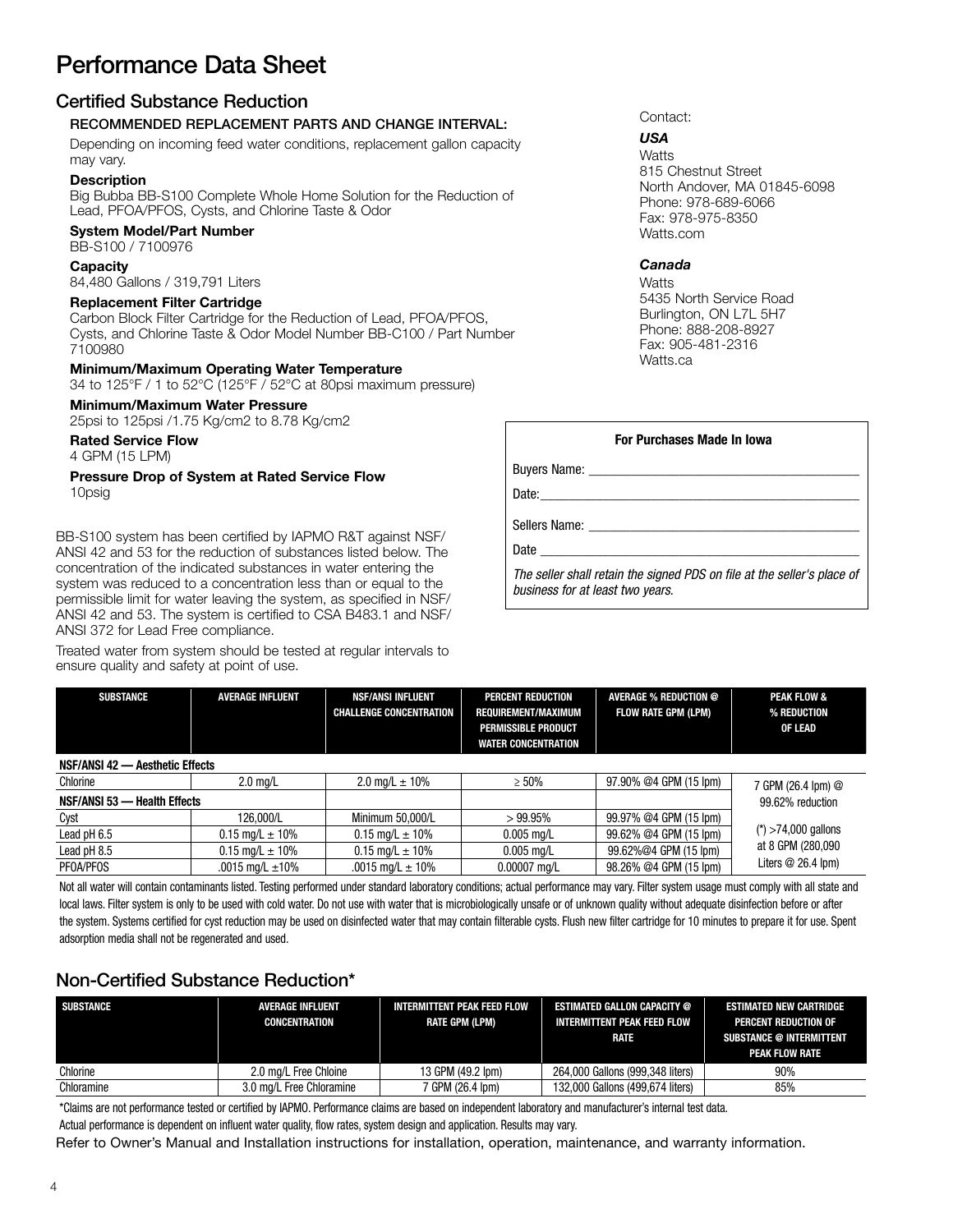### Flow Rate and Pressure Drop



#### Low Pressure Drop

The Watts BB-S100 system uses a large, high capacity carbon block filter cartridge to ensure the highest degree of performance while offering the highest possible flow rate at the lowest possible pressure drop.

Pressure drop testing conducted at Watts' Peoria, AZ facility using approximately 73ºF water. Test results reflect new filter cartridge flow rate and pressure drop performance.

## Specifications Continued

| SYSTEM MODEL NO. BB-S100                                      |                                                                                                                                                     |  |  |  |  |
|---------------------------------------------------------------|-----------------------------------------------------------------------------------------------------------------------------------------------------|--|--|--|--|
| Minimum/Maximum Operating Temperature*                        | 34 to 125°F / 1 to 52°C (125°F / 52°C at 80psi Maximum Pressure)                                                                                    |  |  |  |  |
| Minimum/Maximum Operating Pressure*                           | 25psi to 125psi / 172 kPa to 861 kPa                                                                                                                |  |  |  |  |
| Maximum Continuous Flow Rate for Lead & PFOA/PFOS Reduction** | 4 GPM (15 lpm)                                                                                                                                      |  |  |  |  |
| Maximum Flow Rate for Chlorine Reduction***                   | 13 GPM (49.2. lpm)                                                                                                                                  |  |  |  |  |
| Maximum Flow Rate for Chloramine Reduction***                 | 7 GPM (26.4 lpm)                                                                                                                                    |  |  |  |  |
| Inlet and Outlet Connection Size/Type                         | 1" NPT                                                                                                                                              |  |  |  |  |
| Unfiltered Water Housing Drain Port Connection Size/Type      | $1/2$ " FNPT                                                                                                                                        |  |  |  |  |
| <b>Filter Housing Body Material</b>                           | <b>Glass Reinforced Polypropylene</b>                                                                                                               |  |  |  |  |
| Inlet Pressure Gauge Port                                     | 1/4" FNPT Brass Reinforced                                                                                                                          |  |  |  |  |
| Inlet Pressure Gauge Included                                 | Yes                                                                                                                                                 |  |  |  |  |
| Swing Bolts (Lid) Material                                    | 304 Stainless Steel                                                                                                                                 |  |  |  |  |
| 0-ring (Lid) Material                                         | <b>EPDM</b>                                                                                                                                         |  |  |  |  |
| <b>0-ring (Plumbing Adaptors) Material</b>                    | <b>EPDM</b>                                                                                                                                         |  |  |  |  |
| Nominal Micron Rating                                         | 0.5 Micron Nominal                                                                                                                                  |  |  |  |  |
| Filter Housing Anchor Kit Included                            | Yes- 3/8" Concrete Anchors (X3)                                                                                                                     |  |  |  |  |
| <b>Number of Filter Cartridges</b>                            |                                                                                                                                                     |  |  |  |  |
| Filter Cartridge Media Type                                   | <b>Lead Adsorption Carbon Block</b>                                                                                                                 |  |  |  |  |
| Filter Cartridge End Cap Material/Color                       | Glass Reinforced Polypropylene/Green                                                                                                                |  |  |  |  |
| Filter Cartridge Top Endcap Includes Handle                   | Yes                                                                                                                                                 |  |  |  |  |
| Filter Cartridge O-ring (Dual) Material                       | <b>EPDM</b>                                                                                                                                         |  |  |  |  |
| Maximum Allowable Filter Cartridge Pressure Drop              | 40psi Drop                                                                                                                                          |  |  |  |  |
| Flow Monitor Display Type                                     | 5 Digit LCD- Volumetric Count Down to "0"                                                                                                           |  |  |  |  |
| <b>Flow Monitor Capacity</b>                                  | 84,480 Gallons (Resettable / Non Programmable)                                                                                                      |  |  |  |  |
| Positive Indication of Flow                                   | Yes- Flow Wave Icon On Display                                                                                                                      |  |  |  |  |
| Flow Monitor Alarm at "0" Gallons Remaining                   | During Water Flow: Visual- Flashing "0 gal" on Display/ Audible- Beeping Alarm                                                                      |  |  |  |  |
| <b>Flow Monitor Power Supply</b>                              | 2 AA Alkaline Batteries                                                                                                                             |  |  |  |  |
| Low Battery Alarm                                             | Yes- Visual Low Battery Icon and Audible Beeping Alarm                                                                                              |  |  |  |  |
| <b>Flow Meter Type</b>                                        | Inline Flow Through Turbine Meter                                                                                                                   |  |  |  |  |
| Flow Meter Connection Size/Type                               | 1" x 1" MNPT                                                                                                                                        |  |  |  |  |
| Flow Meter Body Material                                      | <b>Glass Reinforced Polymer</b>                                                                                                                     |  |  |  |  |
|                                                               | the induction and Maximum Operating Temperatures and Dressures listed above combute semplets system as well as all individual companyonte including |  |  |  |  |

\*Minimum and Maximum Operating Temperatures and Pressures listed above apply to complete system as well as all individual components including filter housing, filter cartridge and volumetric flow monitor/meter.

\*\* See Certified Substance Reduction for specific flow and reduction claims.

\*\*\*Claims are not performance tested or certified by IAPMO. Performance claims are based on independent laboratory and manufacturer's internal test data. Actual performance is dependent on influent water quality, flow rates, system design and application. Results may vary. See Certified Substance Reduction for certified chlorine flow and reduction claims.